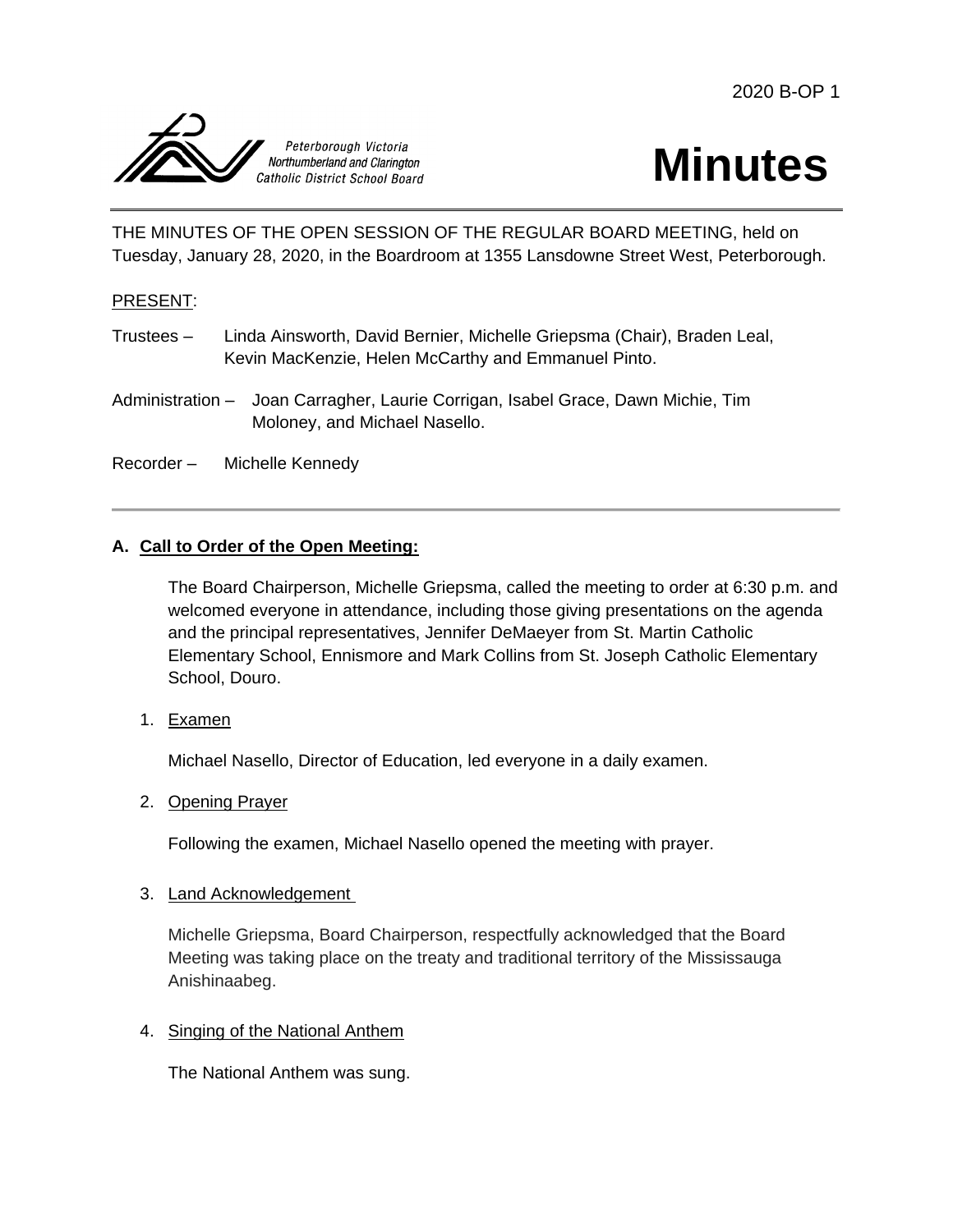# 5. Approval of the Agenda

MOTION: Moved by Linda Ainsworth, seconded by Braden Leal that the Agenda be approved.

Carried.

# 6. Declarations of Conflicts of Interest

There were no declarations of conflicts of interest.

# 7. Approval of the Minutes.

MOTION: Moved by Kevin MacKenzie, seconded by Braden Leal

that the minutes of the December 17, 2019 Regular Meeting be approved with corrections.

# Carried.

# 8. Business Arising Out of the Minutes.

There was no business arising out of the minutes.

# **B. Reports from the Office of the Director and Student Trustees:**

1. Report from the Director of Education, Michael Nasello.

Michael Nasello gave the Director's Report, including the following highlights:

- We enter this new year and new decade with renewed hope, faith and love.
- A full-day walkout is planned by OECTA members for Tuesday, February 4.
- An outcome of the current labour sanctions has been the decision to cancel the January Grade 9 EQAO Math Assessment. Information updates about the plans for a June assessment will be shared with trustees and parents when they are known.
- The Ontario Secondary School Literacy Test (OSSLT) is currently scheduled for March 31<sup>st</sup>. At present, labour sanctions include work on EQAO activities and Directors of Education and Ministry of Education officials are reviewing the situation.
- Planned excursions to overseas destinations scheduled in the near future are being monitored with requirements for cancellation in the insurance policies in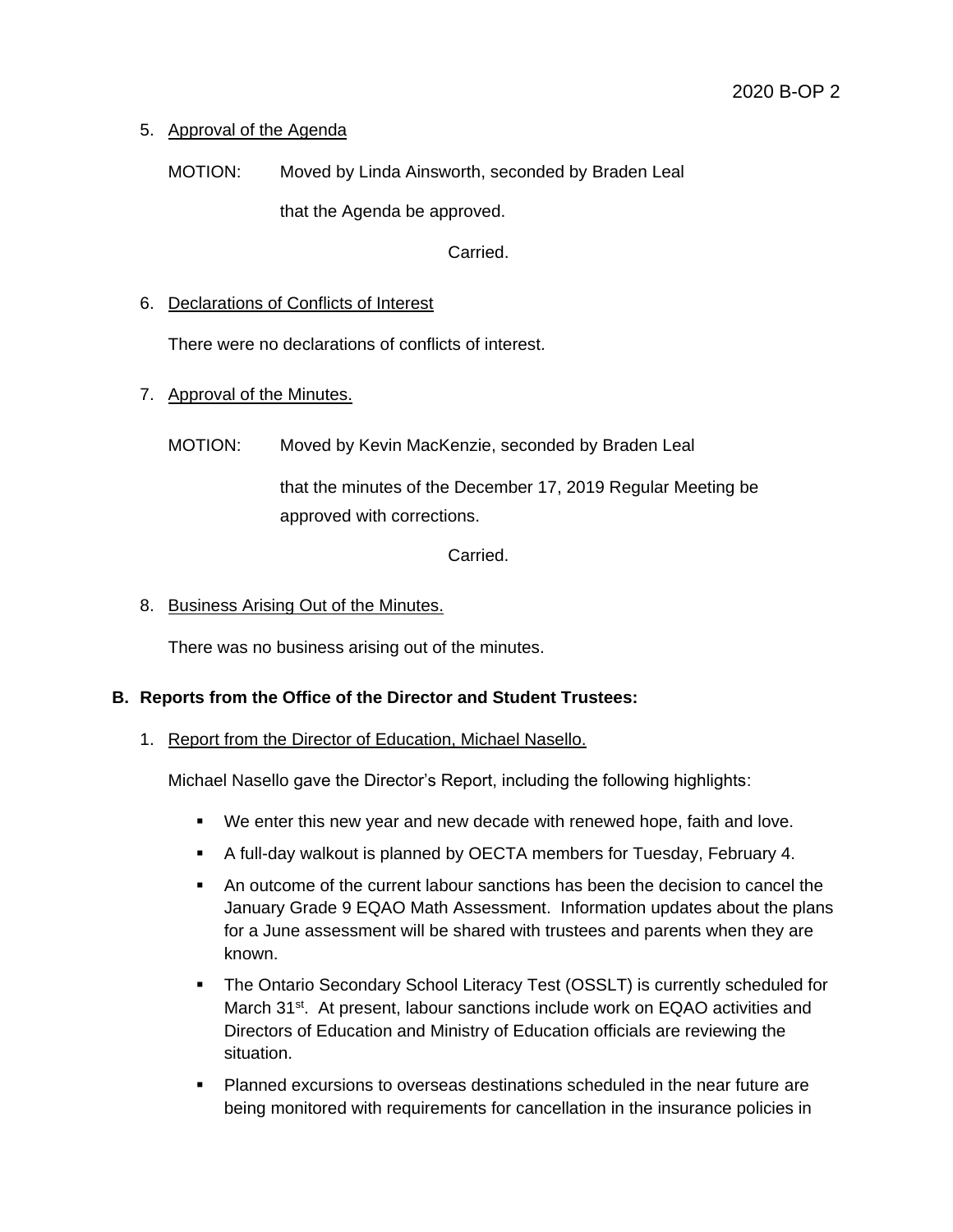mind. Cancellations will only be considered as a last resort, however commitment to student safety and supervision are of utmost importance.

- **Information about the recent outbreak of the Wuhan Novel Coronavirus from the** Chief Medical Officer for Ontario, Dr. David Williams, was shared with all student families and staff members. The focus of the communication is to engage in good health practices and to stay home when ill.
- We continue to work with the local public health units in Peterborough, Durham Region and Haliburton, Kawartha, Pine Ridge, which collectively support all of our schools.
- This week marks the end of the semester and secondary students are writing exams. Elementary students are engaged in meaningful learning and cocurricular activities.
- Thank you to our dedicated teaching, support staff and administrators. Catholic Education is alive and well.
- On January 29<sup>th</sup> the Principals, Priests and Chaplaincy Leaders will welcome His Excellency, Bishop Miehm and gather for an afternoon of discussion and fellowship.
- **The board took part in consultations with the Minister of Finance. Thanks are** extended to Isabel Grace, Superintendent of Business for her representation.
- $\blacksquare$  The 75<sup>th</sup> anniversary of the liberation of Jews and other prisoners from Concentration Camps was commemorated on January 27<sup>th</sup> with International Holocaust Remembrance Day.
- **Bell "Let's Talk" Day is January 29<sup>th</sup>. It is an annual event to promote openness in** communicating about mental health.
- Plans are underway for Lobby Day at Queen's Park on March 30, 2020. This day is an event to meet with MPPs and inform them of the value of Catholic Education to Ontario.

Following his presentation, Michael Nasello invited questions from the trustees.

# 2. Report from the Student Trustees, Eveline Fisher and Josh Hill.

On behalf of Josh Hill, Junior Student Trustee, and Eveline Fisher, Senior Student Trustee, Michael Nasello, Director of Education, gave a report to the Board of the activities which are taking place in secondary schools throughout the system:

- Students resumed classes and activities on January  $6<sup>th</sup>$ . January is a busy and stressful time but students are excelling through another exam season.
- Ski clubs at St. Mary and Holy Trinity have students from grades 9-12 getting out to enjoy the snow.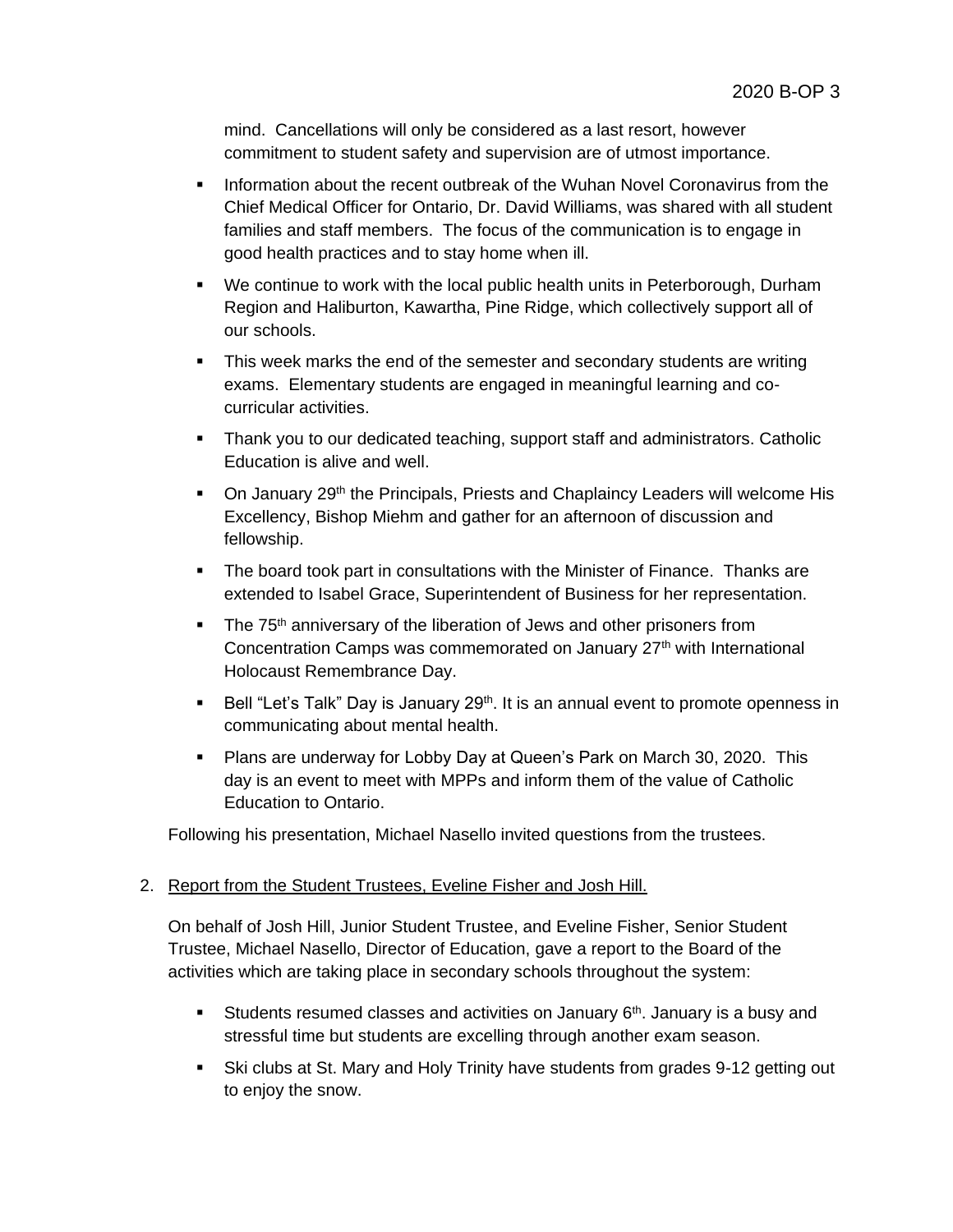- Holy Trinity student cabinet participated in a trip to the St. Vincent DePaul soup kitchen to give back to the community.
- Students have endured a one-day strike and the end of semester moratorium on school activities has allowed students to focus on their studies.
- The Catholic Board Cabinet of the Ontario Student Trustee Association remains determined to make our boards as environmentally friendly as possible, but has also begun to work on their second pillar of focus which is "Faith in Action". This pillar will focus on social justice, specifically the "Toonies for Tuition" campaign.
- Look forward to working together with students in our schools who are extremely passionate for the environment and towards positive changes in our schools. This is the best way to move forward with climate advocacy.
- We pray for guidance in our tasks ahead.

# 3. Report from the Manager of Communications, Galen Eagle.

Galen Eagle, Manager of Communications shared the system achievements and highlighted the following events and other stories from across the Board:

- A new kindergarten promotional video was viewed. Galen Eagle explained the advertising campaign that was developed for kindergarten registration and the use of online advertising. Different advertising methods are used strategically in different regions of the board to attain the most economical and greatest reach.
- A St. Mary Campbellford student, Gordie Gilders, was cast as a young Wayne Gretzky for a Tim Horton's commercial that was viewed throughout the holiday season.
- The total collection of the United Way campaign of the four areas covered by the Peterborough Victoria Northumberland and Clarington Catholic District School Board topped \$60,000. The money raised was through special events and payroll contributions.
- The recent wildfires in Australia have prompted students from St. Anthony to raise money through a bake sale that raised \$1,300 to aid fire victims.

# **C. Presentations:**

# 1. Proposed St. Mary Catholic Secondary School Girls' Rugby Excursion to Scotland, March 12-20, 2021.

James Brake, Principal and Shawn Carmichael, Teacher, gave a presentation of their proposed excursion. Following their presentation, Mr. Brake and Mr. Carmichael answered questions from the trustees.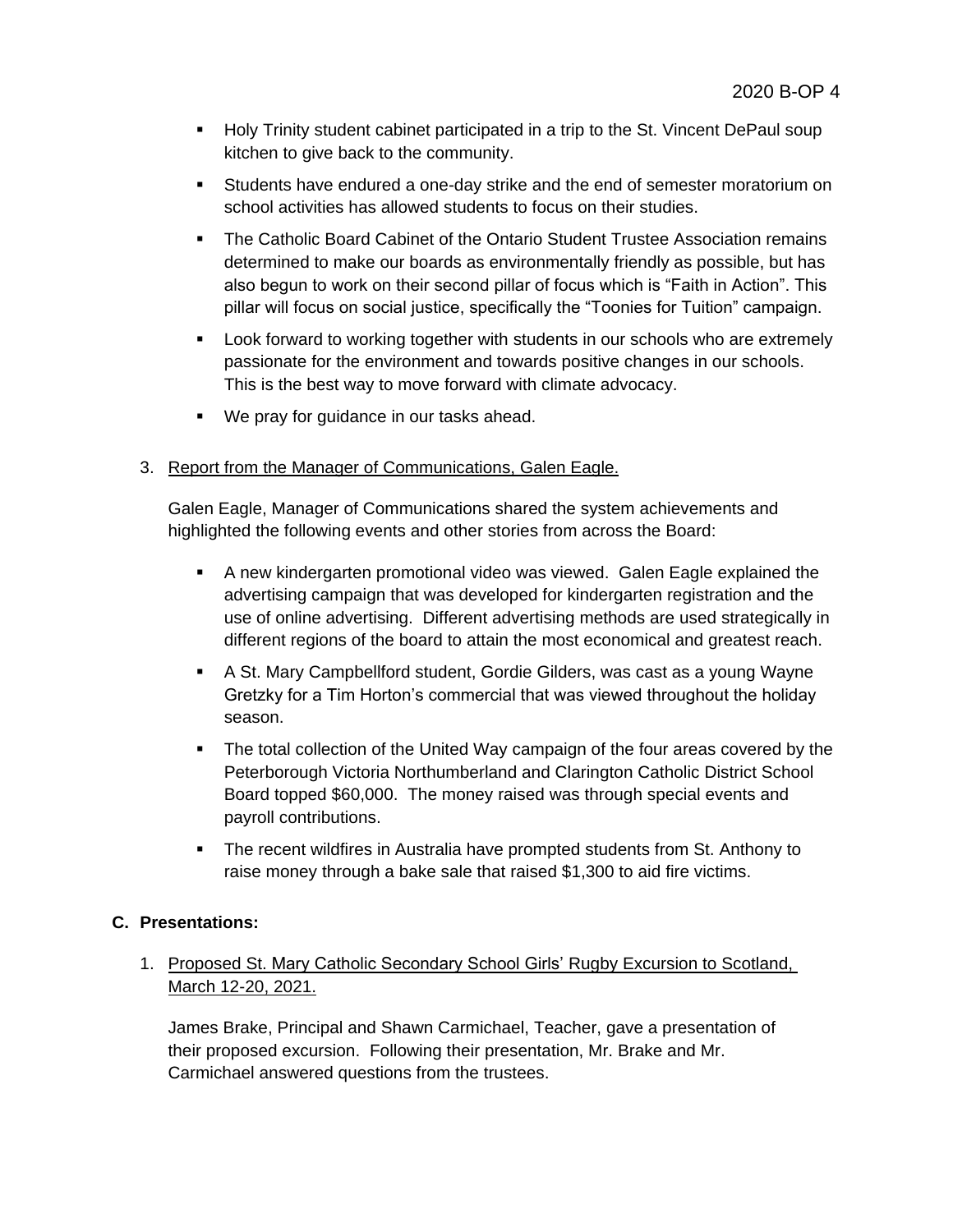MOTION: Moved by David Bernier, seconded by Braden Leal that the proposed St. Mary Catholic Secondary School Girls' Rugby excursion to Scotland, from March 12, 2021 to March 20, 2021, be approved in principle and that the trip will include mandatory insurance for all travelers. Such insurance must cover school board or principal rulings for cancellation of the trip.

Carried.

# **D. Programs and Services:**

- 1. R.A. Approval of Member Appointment to the Special Education Advisory Committee.
	- MOTION: Moved by Emmanuel Pinto, seconded by Helen McCarthy

that Sandra Scott, of the Down Syndrome Association, be approved as a member of the Special Education Advisory Committee for the remaining term of December 1, 2018 to November 30, 2022.

Carried.

# **E. Business, Finance and Governance:**

1. Ontario Catholic School Trustees' Association (OCSTA) Open Session Report.

The Board Chairperson, Michelle Griepsma reported on OCSTA updates as follows:

- all information and memoranda that have come to her from OCSTA has been sent on to trustees.
- gratitude extended to the superintendents for providing background information for the sharing sessions at the OCSTA Trustees' Seminar in Toronto.
- 2. Trustees' Report, Ontario Catholic Trustees' Association (OCSTA) Seminar, January 17- 18, 2020.

Board Chairperson, Michelle Griepsma reported that the workshop summaries from the OCSTA Trustees' Seminar are now posted on the OCSTA website under the member portal for those who could not be in attendance. Michelle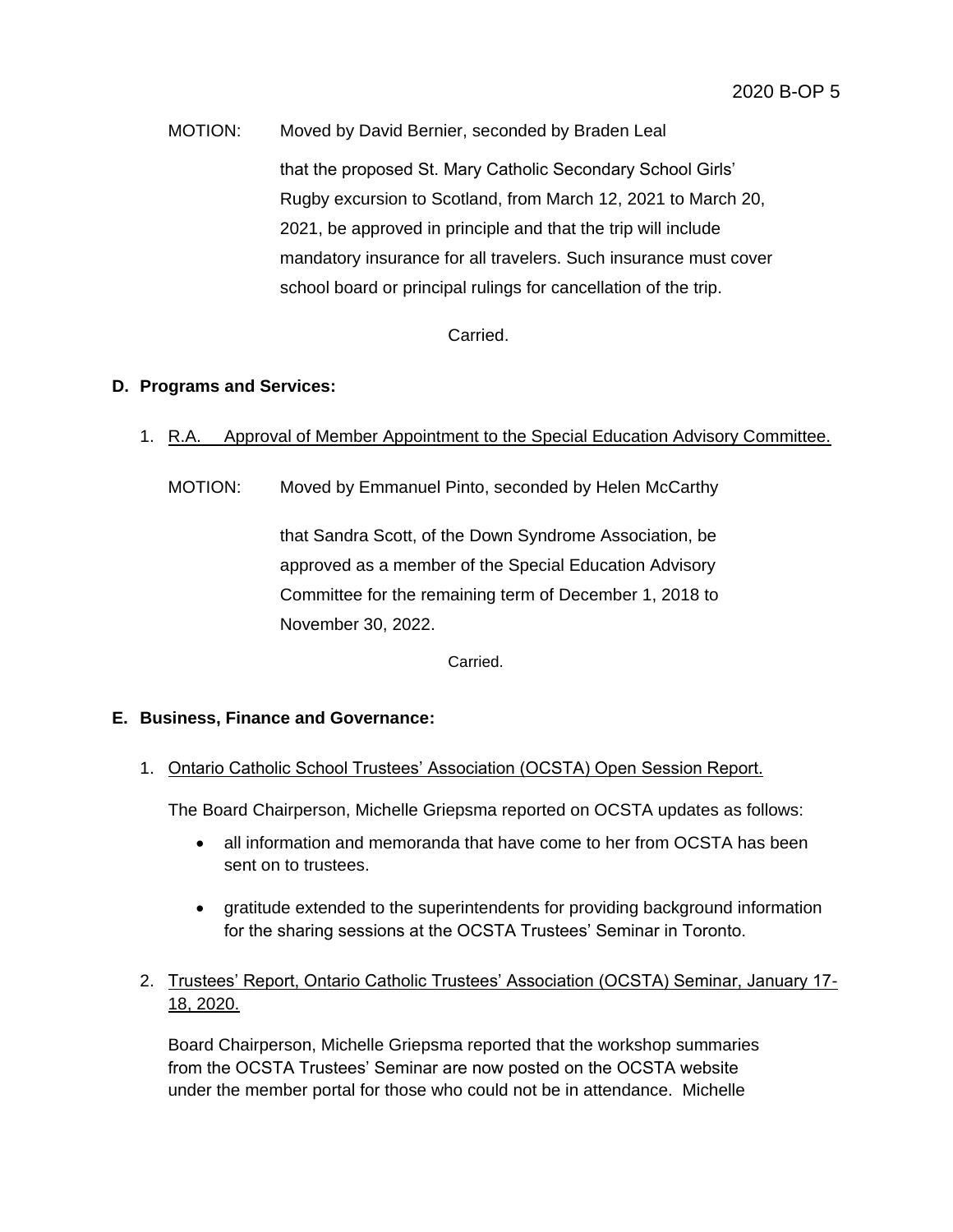Griepsma extended thanks to Michael Nasello and the students who accompanied him on the presentation on the Holocaust Education Program. There were many positive comments and praise from participants from other boards about their inspiring presentation.

Trustee Linda Ainsworth reported on her attendance at the workshops entitled "Exploring the Topic of Gender in Catholic Education" by Dr. Moira McQueen and "The Time of Your Life…Make it Your Best Friend, Never Your Foe" by Bob Koehler and Associates Inc. Trustee Helen McCarthy also reported on her attendance at the "Gender in Catholic Education" workshop. David Bernier shared his report on the excellent presentation on Holocaust Education Program at PVNC which proudly included alumni and current students.

# 3. STSCO Governance Committee Meeting, Open Session Report.

Michelle Griepsma, Board Chairperson, reported that the minutes from the previous STSCO Governance meeting have been shared with trustees through their Google Drive.

It was reported that there has been a review of operations by STSCO staff to identify efficiencies and suggested ways of streamlining processes to enhance operations. These suggestions will be reviewed and possibly adopted in the coming months.

# 4. R.A. Recommended Action from the Committee-of-the-Whole: In-Year Deficit Plan.

MOTION: Moved by Linda Ainsworth, seconded by Kevin MacKenzie

that the Board approve the In-Year Deficit Elimination Plan as submitted with the 2019-2020 Revised Estimates document set.

Carried.

# 5. R.A. School Year Calendar, 2020-2021.

MOTION: Moved by Linda Ainsworth, seconded by Braden Leal

that the proposed Elementary and Secondary School Year Calendars for 2020-2021 (Option B) be approved and submitted to the Ministry of Education for approval, as required.

Carried.

# **F. Human Resources:**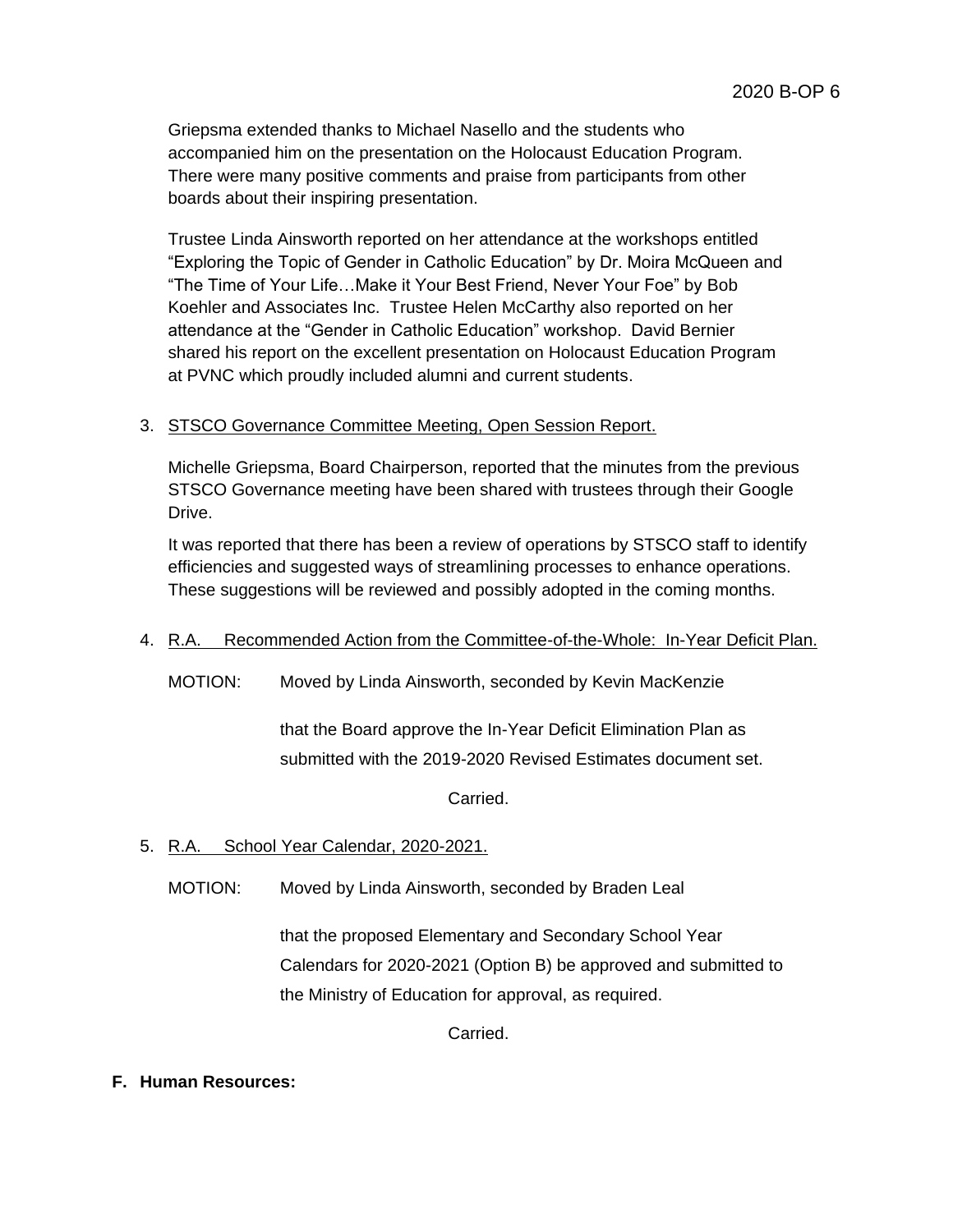## **G. Policy Development:**

- **H. Old Business:**
- **I. New Business:**
- **J. Bring Forward:**

### **K. Information Items:**

### 1. Chairperson's Report

The Board Chair, Michelle Griepsma reported on her participation in the Peterborough Family Literacy Day. Gratitude was extended to participants from PVNC who also attended and participated.

Mary Flagler, wife of former PVNC trustee, Frank Flagler passed away on January 8, 2020. A Mass Card was sent on behalf of the PVNC Community.

On January 24, Michelle Griepsma attended a meeting where School Boards were invited to participate in Budget Consultations with the Minister of Finance.

The trustees were alerted of a survey that has been wide-spread by email from a person named Jack Lucas. This survey has been sent independent of any approved research or association with the OCSTA.

On February 6, 2020 there will be a viewing of a documentary about the Community Garden in the City of Kawartha Lakes. The viewing will take place at Fleming College Frost Campus and is a fundraiser in support of the Community Garden.

Trustees were reminded to please continue to be cautious about any suspicious emails and to contact Computer Services should you be in question about any questionable correspondence.

### 2. Trustees' Committees Reports

- a. Special Education Advisory Committee, January 16, 2020. Laurie Corrigan, Superintendent of Special Education gave a brief report of meeting highlights.
- 3. Correspondence from the Corporation of the Municipality of Clarington re: National School Bus Safety Week and Stop Arm Cameras.

The correspondence that was received from Clarington was reviewed by the trustees.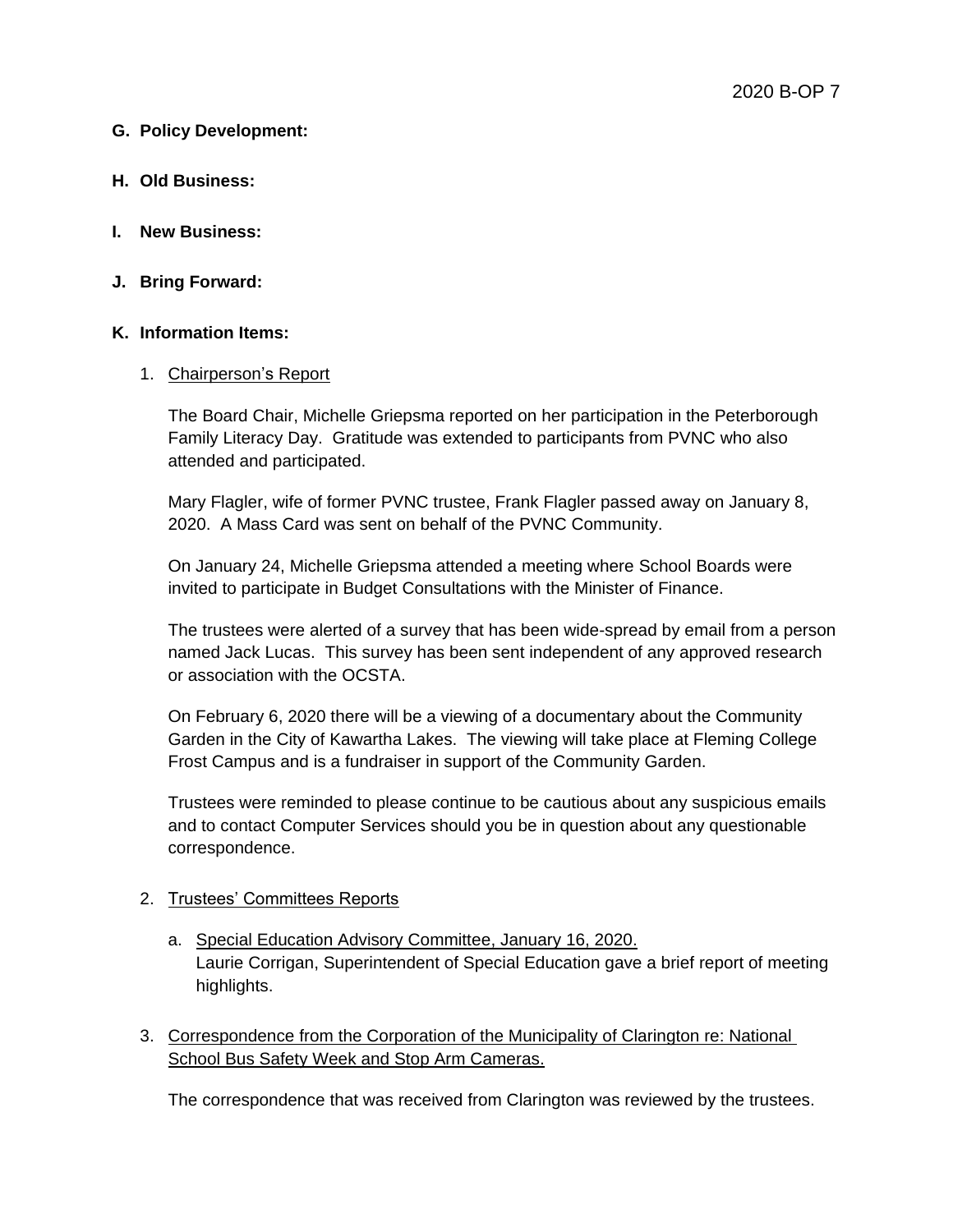Trustee Kevin MacKenzie shared information that he gathered from the recent Municipality of Clarington meeting that he attended. There was discussion about safety information and how it is shared with students.

# **L. Future Meetings and Events:**

- 1. Board Meeting
	- a. Board Meeting Open Session, February 25, 2020, 6:30 p.m. (In-camera Session, 6:00 p.m.)
- 2. Board Standing Committee Meetings: (Listed in chronological order.)
	- a. Policy Development Committee, February 4, 2020, 6:30 p.m.
	- b. Chairperson's Committee, February 10, 2020, 4:30 p.m.
	- c. Committee-of-the-Whole, February 10, 2020, 6:30 p.m.
- 3. Other Committee Meetings: (Listed in chronological order.):
	- a. Catholic Parent Engagement Committee Meeting, February 3, 2020, 6:30 p.m. (St. Mary Catholic Secondary School, Cobourg)
	- b. Accessibility for All Committee Meeting, February 4, 2020, 1:15 p.m. **It was noted by Laurie Corrigan, Superintendent of Special Education, that this meeting may be postponed.**
	- c. Faith and Equity Advisory Committee Meeting, February 13, 2020, 6:30 p.m.
	- d. Special Education Advisory Committee, February 20, 2020, 6:30 p.m.
	- e. Student Council Liaison Committee, February 25, 2020, 4:15 p.m.
	- f. First Nation, Métis and Inuit Advisory Committee, March 10, 2020, 6:30 p.m.
	- g. STSCO Governance Committee Meeting, March 25, 2020, 3:00 p.m.
	- h. French as a Second Language Advisory Committee, April 15, 2020, 4:30 p.m.
	- i. Supervised Alternative Learning Meeting, TBA.
- 4. Board Events:
	- a. Toonies for Tuition Board-wide Fundraising Day, April 23, 2020.
	- b. St. Catherine Catholic Elementary School 25th Anniversary Celebration, April 28, 2020.
	- c. OCSTA 2019-2020 AGM and Conference, Ottawa, April 30-May 2, 2020.
	- d. Catholic Education Week, May 3-9, 2020.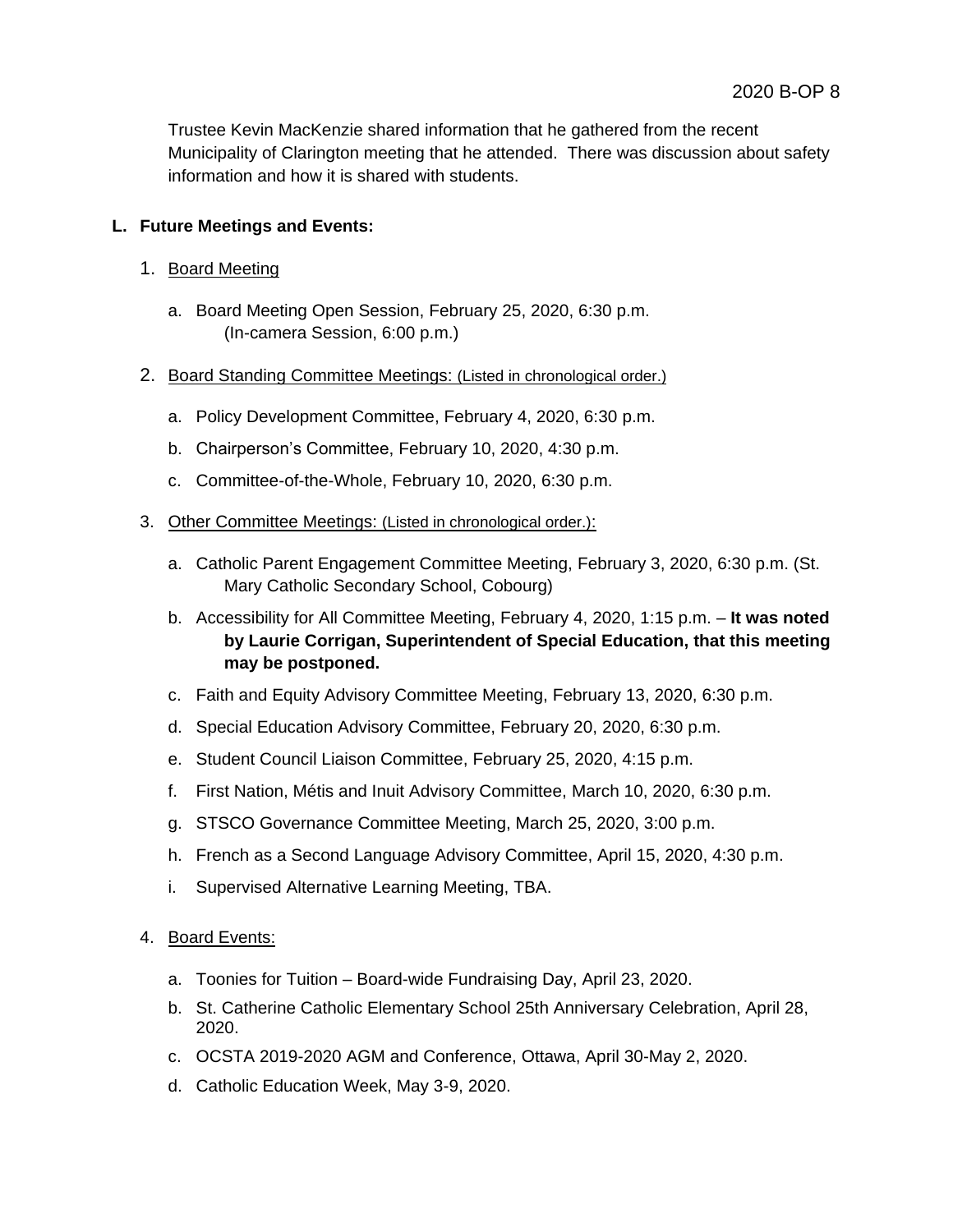- e. Catholic Student Leadership Awards, Holy Cross Catholic Secondary School, May 6, 2020.
- f. CPEC Parent Engagement Event, Craig Kielburger, "The World Needs Your Kid: How to Raise Children Who Care and Contribute", Holy Trinity Catholic Secondary School, May 20, 2020.
- g. CCSTA 2019-2020 AGM and Conference, Collingwood, ON, June 4-6, 2020.

## **M. Conclusion:**

- 1. Report from the In-camera Meeting
	- MOTION: Moved by David Bernier, seconded by Braden Leal

that the Board approve the actions and the discussions arising from the January 28, 2020, regular in-camera session, as follows:

- A. Call to Order: The in-camera meeting was called to order at 6:02 p.m.
	- 1. Opening Prayer
	- 2. Approval of agenda as presented.
	- 3. There were no declarations of conflicts of interest.
	- 4. Approval of Minutes: Motions carried to approve the minutes from the December 17, 2019 Regular Incamera meeting
- D. Business, Finance and Governance:
	- 1. OCSTA In-camera Session Report
	- 2. STSCO In-camera Session Report
	- 3. Approval of recommended actions from the January 15, 2020 STSCO Governance Committee Meeting, In-camera session:
		- a) that the Boards approve a temporary exception to the 25% bus route share limit set out under board policy until June 30, 2020, in order to permit consideration of approval of the transfer of all Campeau Bus Lines bus routing to First Student.
		- b) that subject to a temporary route share limit policy exception being supported, the school board approve the transfer of all Campeau Bus Lines bus routes effective March 1, 2020, subject to the contract extension terms already in place for First Student through to the 2023-2024 school year.
- E. Human Resources:
	- 1. Update on OECTA Labour Disruption.
- F. Other Urgent Matter: